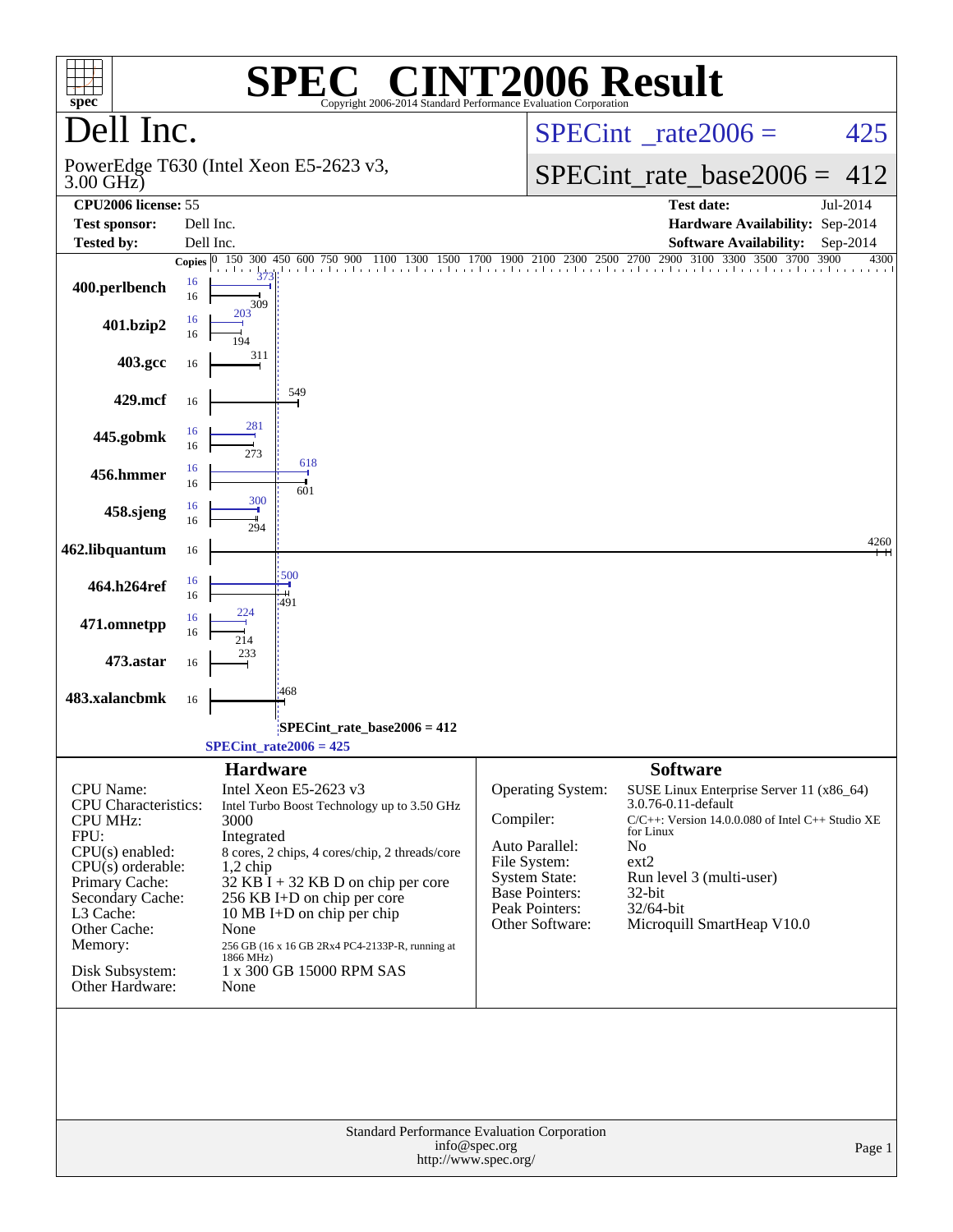

# **[SPEC CINT2006 Result](http://www.spec.org/auto/cpu2006/Docs/result-fields.html#SPECCINT2006Result)**

# Dell Inc.

3.00 GHz) PowerEdge T630 (Intel Xeon E5-2623 v3, SPECint rate $2006 = 425$ 

#### [SPECint\\_rate\\_base2006 =](http://www.spec.org/auto/cpu2006/Docs/result-fields.html#SPECintratebase2006) 412

**[CPU2006 license:](http://www.spec.org/auto/cpu2006/Docs/result-fields.html#CPU2006license)** 55 **[Test date:](http://www.spec.org/auto/cpu2006/Docs/result-fields.html#Testdate)** Jul-2014 **[Test sponsor:](http://www.spec.org/auto/cpu2006/Docs/result-fields.html#Testsponsor)** Dell Inc. **[Hardware Availability:](http://www.spec.org/auto/cpu2006/Docs/result-fields.html#HardwareAvailability)** Sep-2014 **[Tested by:](http://www.spec.org/auto/cpu2006/Docs/result-fields.html#Testedby)** Dell Inc. **[Software Availability:](http://www.spec.org/auto/cpu2006/Docs/result-fields.html#SoftwareAvailability)** Sep-2014

#### **[Results Table](http://www.spec.org/auto/cpu2006/Docs/result-fields.html#ResultsTable)**

|                    | <b>Base</b>   |                |       |                                                                                                          |       |                |                 | <b>Peak</b>   |                |              |                |              |                |              |
|--------------------|---------------|----------------|-------|----------------------------------------------------------------------------------------------------------|-------|----------------|-----------------|---------------|----------------|--------------|----------------|--------------|----------------|--------------|
| <b>Benchmark</b>   | <b>Copies</b> | <b>Seconds</b> | Ratio | <b>Seconds</b>                                                                                           | Ratio | <b>Seconds</b> | Ratio           | <b>Copies</b> | <b>Seconds</b> | <b>Ratio</b> | <b>Seconds</b> | <b>Ratio</b> | <b>Seconds</b> | <b>Ratio</b> |
| $ 400$ .perlbench  | 16            | 500            | 313   | 506                                                                                                      | 309   | 510            | 307             | 16            | 410            | 381          | 419            | <u>373</u>   | 419            | 373          |
| 401.bzip2          | 16            | 791            | 195   | 796                                                                                                      | 194   | 795            | <b>194</b>      | 16            | 758            | 204          | 760            | 203          | 759            | <b>203</b>   |
| $403.\mathrm{gcc}$ | 16            | 414            | 311   | 412                                                                                                      | 312   | 415            | 31 <sub>0</sub> | 16            | 414            | 311          | 412            | 312          | 415            | 310          |
| $429$ mcf          | 16            | 266            | 549   | 266                                                                                                      | 548   | 263            | 555             | 16            | 266            | 549          | 266            | 548          | 263            | 555          |
| $445$ .gobmk       | 16            | 615            | 273   | 615                                                                                                      | 273   | 615            | 273             | 16            | 598            | 281          | 598            | 280          | 598            | 281          |
| 456.hmmer          | 16            | 250            | 597   | 245                                                                                                      | 609   | 248            | 601             | 16            | 242            | 618          | 241            | 619          | 243            | 615          |
| $458$ .sjeng       | 16            | 671            | 289   | 657                                                                                                      | 295   | 658            | 294             | 16            | 647            | 299          | 646            | 300          | 634            | 306          |
| 462.libquantum     | 16            | 77.3           | 4290  | 77.9                                                                                                     | 4260  | 79.0           | 4200            | 16            | 77.3           | 4290         | 77.9           | 4260         | 79.0           | 4200         |
| 464.h264ref        | 16            | 718            | 493   | 752                                                                                                      | 471   | 721            | 491             | 16            | 702            | 504          | 720            | 492          | 708            | 500          |
| 471.omnetpp        | 16            | 465            | 215   | 468                                                                                                      | 214   | 471            | 213             | 16            | 443            | 226          | 447            | 224          | 448            | 223          |
| $473$ . astar      | 16            | 482            | 233   | 481                                                                                                      | 233   | 481            | 233             | 16            | 482            | 233          | 481            | 233          | 481            | 233          |
| 483.xalancbmk      | 16            | 236            | 468   | 236                                                                                                      | 468   | 236            | 467             | 16            | 236            | 468          | 236            | 468          | 236            | 467          |
|                    |               |                |       | Results appear in the order in which they were run. Bold underlined text indicates a median measurement. |       |                |                 |               |                |              |                |              |                |              |

#### **[Submit Notes](http://www.spec.org/auto/cpu2006/Docs/result-fields.html#SubmitNotes)**

 The numactl mechanism was used to bind copies to processors. The config file option 'submit' was used to generate numactl commands to bind each copy to a specific processor. For details, please see the config file.

#### **[Operating System Notes](http://www.spec.org/auto/cpu2006/Docs/result-fields.html#OperatingSystemNotes)**

Stack size set to unlimited using "ulimit -s unlimited"

#### **[Platform Notes](http://www.spec.org/auto/cpu2006/Docs/result-fields.html#PlatformNotes)**

 BIOS settings: Snoop Mode set to Early Snoop Virtualization Technology disabled Execute Disable disabled System Profile set to Performance Sysinfo program /root/cpu2006-1.2/config/sysinfo.rev6818 \$Rev: 6818 \$ \$Date:: 2012-07-17 #\$ e86d102572650a6e4d596a3cee98f191 running on linux Thu Jul 3 08:58:22 2014

 This section contains SUT (System Under Test) info as seen by some common utilities. To remove or add to this section, see: <http://www.spec.org/cpu2006/Docs/config.html#sysinfo>

 From /proc/cpuinfo model name : Intel(R) Xeon(R) CPU E5-2623 v3 @ 3.00GHz 2 "physical id"s (chips) 16 "processors" Continued on next page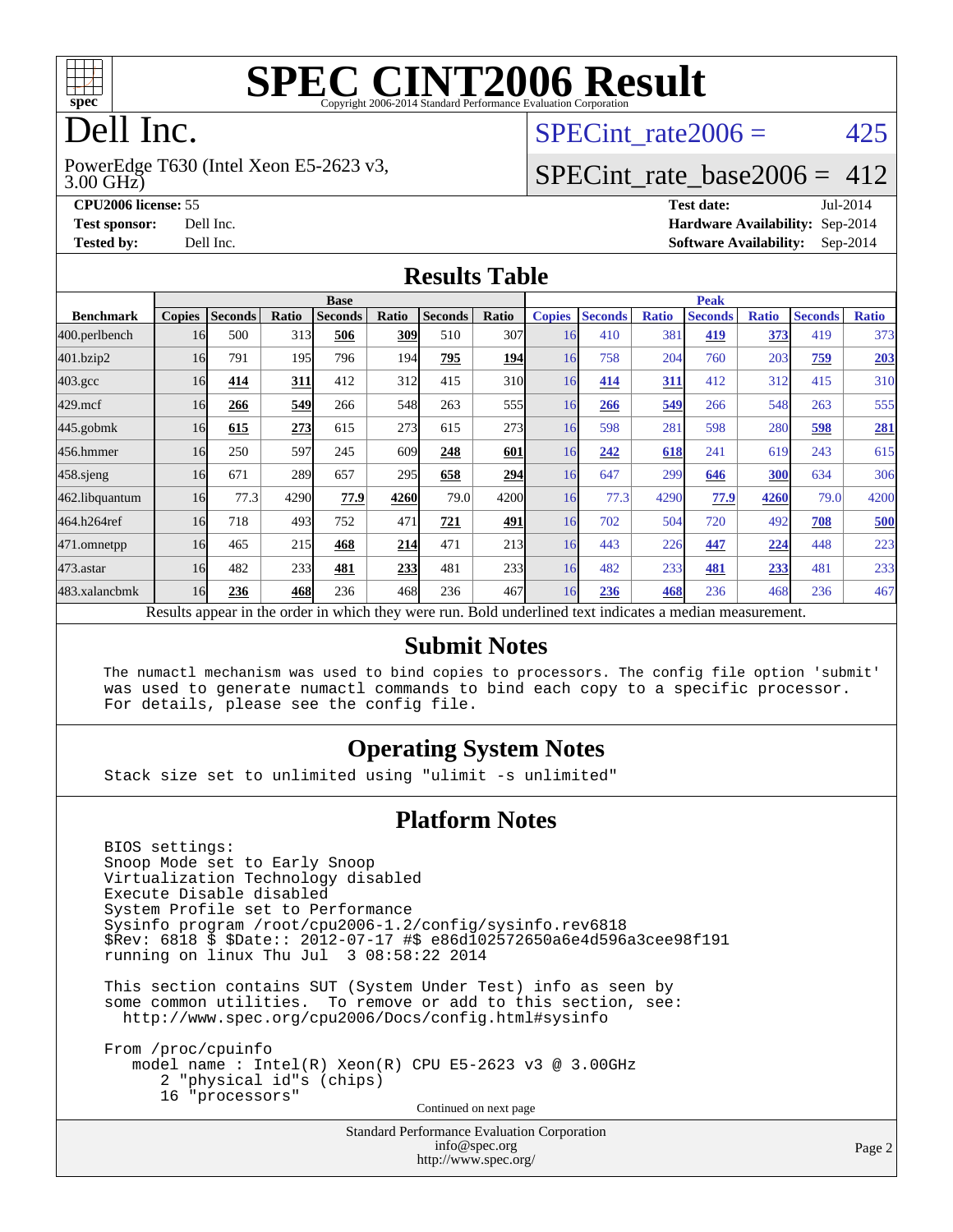

#### **[SPEC CINT2006 Result](http://www.spec.org/auto/cpu2006/Docs/result-fields.html#SPECCINT2006Result)** Copyright 2006-2014 Standard Performance Evaluation Corpora

## Dell Inc.

3.00 GHz) PowerEdge T630 (Intel Xeon E5-2623 v3, SPECint rate $2006 = 425$ 

[SPECint\\_rate\\_base2006 =](http://www.spec.org/auto/cpu2006/Docs/result-fields.html#SPECintratebase2006)  $412$ 

**[CPU2006 license:](http://www.spec.org/auto/cpu2006/Docs/result-fields.html#CPU2006license)** 55 **[Test date:](http://www.spec.org/auto/cpu2006/Docs/result-fields.html#Testdate)** Jul-2014 **[Test sponsor:](http://www.spec.org/auto/cpu2006/Docs/result-fields.html#Testsponsor)** Dell Inc. **[Hardware Availability:](http://www.spec.org/auto/cpu2006/Docs/result-fields.html#HardwareAvailability)** Sep-2014 **[Tested by:](http://www.spec.org/auto/cpu2006/Docs/result-fields.html#Testedby)** Dell Inc. **[Software Availability:](http://www.spec.org/auto/cpu2006/Docs/result-fields.html#SoftwareAvailability)** Sep-2014

#### **[Platform Notes \(Continued\)](http://www.spec.org/auto/cpu2006/Docs/result-fields.html#PlatformNotes)**

 cores, siblings (Caution: counting these is hw and system dependent. The following excerpts from /proc/cpuinfo might not be reliable. Use with caution.) cpu cores : 4 siblings : 8 physical 0: cores 0 1 2 3 physical 1: cores 0 1 2 3 cache size : 10240 KB From /proc/meminfo<br>MemTotal: 264572124 kB HugePages\_Total: 0 Hugepagesize: 2048 kB /usr/bin/lsb\_release -d SUSE Linux Enterprise Server 11 (x86\_64) From /etc/\*release\* /etc/\*version\* SuSE-release: SUSE Linux Enterprise Server 11 (x86\_64) VERSION = 11 PATCHLEVEL = 3 uname -a: Linux linux 3.0.76-0.11-default #1 SMP Fri Jun 14 08:21:43 UTC 2013 (ccab990) x86\_64 x86\_64 x86\_64 GNU/Linux run-level 3 Jul 3 08:56 last=S SPEC is set to: /root/cpu2006-1.2 Filesystem Type Size Used Avail Use% Mounted on /dev/sda2 ext2 222G 11G 211G 5% / Additional information from dmidecode: BIOS Dell Inc. 0.3.25 06/26/2014 Memory: 16x 00AD00B300AD HMA42GR7MFR4N-TFTD 16 GB 1866 MHz 8x Not Specified Not Specified (End of data from sysinfo program)

#### **[General Notes](http://www.spec.org/auto/cpu2006/Docs/result-fields.html#GeneralNotes)**

Environment variables set by runspec before the start of the run: LD\_LIBRARY\_PATH = "/root/cpu2006-1.2/libs/32:/root/cpu2006-1.2/libs/64:/root/cpu2006-1.2/sh" Binaries compiled on a system with 1x Core i7-860 CPU + 8GB memory using RedHat EL 6.4 Transparent Huge Pages enabled with: echo always > /sys/kernel/mm/transparent\_hugepage/enabled Filesystem page cache cleared with: Continued on next page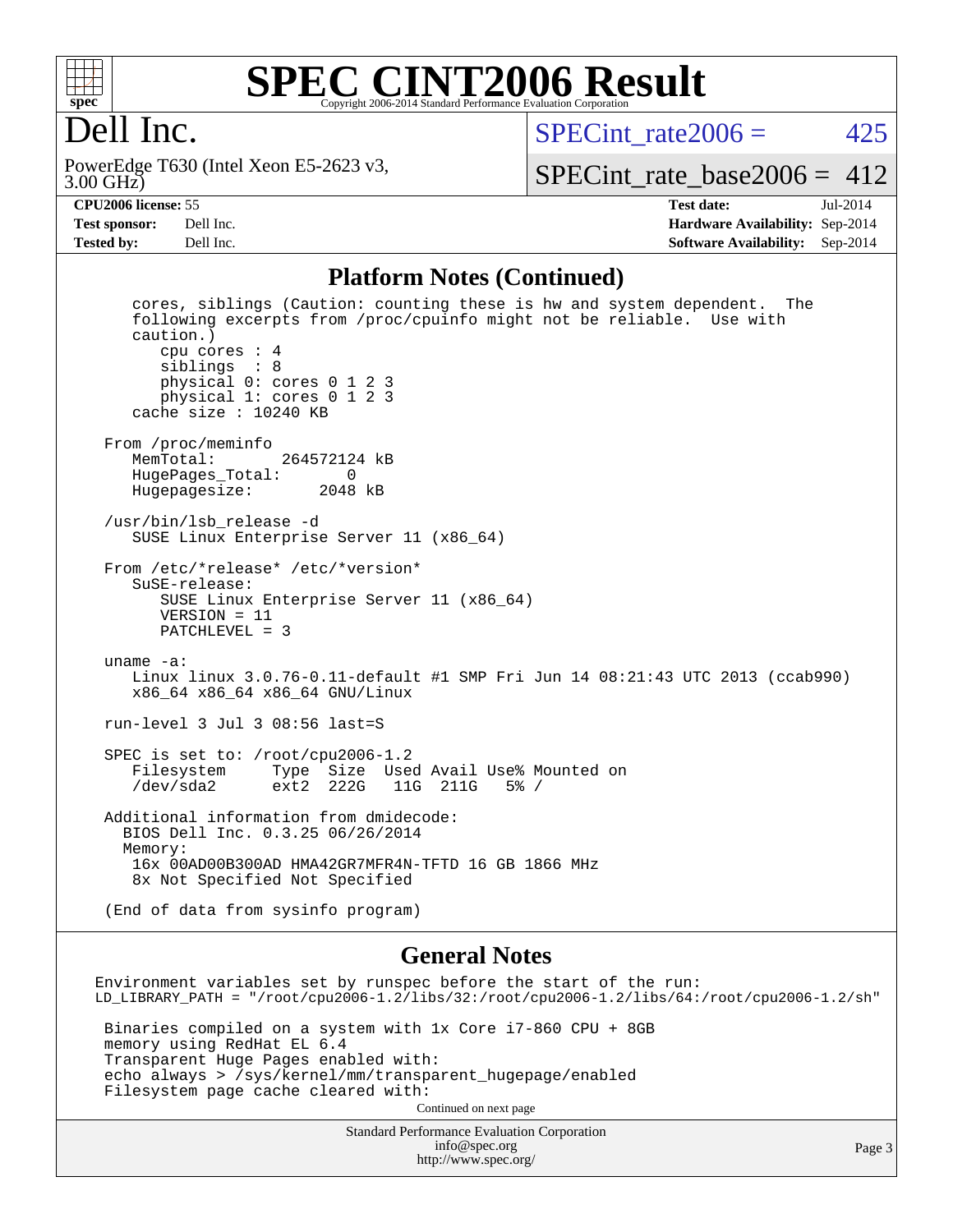

# **[SPEC CINT2006 Result](http://www.spec.org/auto/cpu2006/Docs/result-fields.html#SPECCINT2006Result)**

# Dell Inc.

3.00 GHz) PowerEdge T630 (Intel Xeon E5-2623 v3,

SPECint rate $2006 = 425$ 

[SPECint\\_rate\\_base2006 =](http://www.spec.org/auto/cpu2006/Docs/result-fields.html#SPECintratebase2006) 412

**[CPU2006 license:](http://www.spec.org/auto/cpu2006/Docs/result-fields.html#CPU2006license)** 55 **[Test date:](http://www.spec.org/auto/cpu2006/Docs/result-fields.html#Testdate)** Jul-2014 **[Test sponsor:](http://www.spec.org/auto/cpu2006/Docs/result-fields.html#Testsponsor)** Dell Inc. **[Hardware Availability:](http://www.spec.org/auto/cpu2006/Docs/result-fields.html#HardwareAvailability)** Sep-2014 **[Tested by:](http://www.spec.org/auto/cpu2006/Docs/result-fields.html#Testedby)** Dell Inc. **[Software Availability:](http://www.spec.org/auto/cpu2006/Docs/result-fields.html#SoftwareAvailability)** Sep-2014

#### **[General Notes \(Continued\)](http://www.spec.org/auto/cpu2006/Docs/result-fields.html#GeneralNotes)**

 echo 1> /proc/sys/vm/drop\_caches runspec command invoked through numactl i.e.: numactl --interleave=all runspec <etc>

#### **[Base Compiler Invocation](http://www.spec.org/auto/cpu2006/Docs/result-fields.html#BaseCompilerInvocation)**

[C benchmarks](http://www.spec.org/auto/cpu2006/Docs/result-fields.html#Cbenchmarks): [icc -m32](http://www.spec.org/cpu2006/results/res2014q3/cpu2006-20140909-31373.flags.html#user_CCbase_intel_icc_5ff4a39e364c98233615fdd38438c6f2)

[C++ benchmarks:](http://www.spec.org/auto/cpu2006/Docs/result-fields.html#CXXbenchmarks) [icpc -m32](http://www.spec.org/cpu2006/results/res2014q3/cpu2006-20140909-31373.flags.html#user_CXXbase_intel_icpc_4e5a5ef1a53fd332b3c49e69c3330699)

#### **[Base Portability Flags](http://www.spec.org/auto/cpu2006/Docs/result-fields.html#BasePortabilityFlags)**

 400.perlbench: [-DSPEC\\_CPU\\_LINUX\\_IA32](http://www.spec.org/cpu2006/results/res2014q3/cpu2006-20140909-31373.flags.html#b400.perlbench_baseCPORTABILITY_DSPEC_CPU_LINUX_IA32) 462.libquantum: [-DSPEC\\_CPU\\_LINUX](http://www.spec.org/cpu2006/results/res2014q3/cpu2006-20140909-31373.flags.html#b462.libquantum_baseCPORTABILITY_DSPEC_CPU_LINUX) 483.xalancbmk: [-DSPEC\\_CPU\\_LINUX](http://www.spec.org/cpu2006/results/res2014q3/cpu2006-20140909-31373.flags.html#b483.xalancbmk_baseCXXPORTABILITY_DSPEC_CPU_LINUX)

## **[Base Optimization Flags](http://www.spec.org/auto/cpu2006/Docs/result-fields.html#BaseOptimizationFlags)**

[C benchmarks](http://www.spec.org/auto/cpu2006/Docs/result-fields.html#Cbenchmarks):

[-xCORE-AVX2](http://www.spec.org/cpu2006/results/res2014q3/cpu2006-20140909-31373.flags.html#user_CCbase_f-xAVX2_5f5fc0cbe2c9f62c816d3e45806c70d7) [-ipo](http://www.spec.org/cpu2006/results/res2014q3/cpu2006-20140909-31373.flags.html#user_CCbase_f-ipo) [-O3](http://www.spec.org/cpu2006/results/res2014q3/cpu2006-20140909-31373.flags.html#user_CCbase_f-O3) [-no-prec-div](http://www.spec.org/cpu2006/results/res2014q3/cpu2006-20140909-31373.flags.html#user_CCbase_f-no-prec-div) [-opt-prefetch](http://www.spec.org/cpu2006/results/res2014q3/cpu2006-20140909-31373.flags.html#user_CCbase_f-opt-prefetch) [-opt-mem-layout-trans=3](http://www.spec.org/cpu2006/results/res2014q3/cpu2006-20140909-31373.flags.html#user_CCbase_f-opt-mem-layout-trans_a7b82ad4bd7abf52556d4961a2ae94d5)

[C++ benchmarks:](http://www.spec.org/auto/cpu2006/Docs/result-fields.html#CXXbenchmarks)

[-xCORE-AVX2](http://www.spec.org/cpu2006/results/res2014q3/cpu2006-20140909-31373.flags.html#user_CXXbase_f-xAVX2_5f5fc0cbe2c9f62c816d3e45806c70d7) [-ipo](http://www.spec.org/cpu2006/results/res2014q3/cpu2006-20140909-31373.flags.html#user_CXXbase_f-ipo) [-O3](http://www.spec.org/cpu2006/results/res2014q3/cpu2006-20140909-31373.flags.html#user_CXXbase_f-O3) [-no-prec-div](http://www.spec.org/cpu2006/results/res2014q3/cpu2006-20140909-31373.flags.html#user_CXXbase_f-no-prec-div) [-opt-prefetch](http://www.spec.org/cpu2006/results/res2014q3/cpu2006-20140909-31373.flags.html#user_CXXbase_f-opt-prefetch) [-opt-mem-layout-trans=3](http://www.spec.org/cpu2006/results/res2014q3/cpu2006-20140909-31373.flags.html#user_CXXbase_f-opt-mem-layout-trans_a7b82ad4bd7abf52556d4961a2ae94d5) [-Wl,-z,muldefs](http://www.spec.org/cpu2006/results/res2014q3/cpu2006-20140909-31373.flags.html#user_CXXbase_link_force_multiple1_74079c344b956b9658436fd1b6dd3a8a) [-L/sh -lsmartheap](http://www.spec.org/cpu2006/results/res2014q3/cpu2006-20140909-31373.flags.html#user_CXXbase_SmartHeap_32f6c82aa1ed9c52345d30cf6e4a0499)

## **[Base Other Flags](http://www.spec.org/auto/cpu2006/Docs/result-fields.html#BaseOtherFlags)**

[C benchmarks](http://www.spec.org/auto/cpu2006/Docs/result-fields.html#Cbenchmarks):

403.gcc: [-Dalloca=\\_alloca](http://www.spec.org/cpu2006/results/res2014q3/cpu2006-20140909-31373.flags.html#b403.gcc_baseEXTRA_CFLAGS_Dalloca_be3056838c12de2578596ca5467af7f3)

# **[Peak Compiler Invocation](http://www.spec.org/auto/cpu2006/Docs/result-fields.html#PeakCompilerInvocation)**

[C benchmarks \(except as noted below\)](http://www.spec.org/auto/cpu2006/Docs/result-fields.html#Cbenchmarksexceptasnotedbelow): [icc -m32](http://www.spec.org/cpu2006/results/res2014q3/cpu2006-20140909-31373.flags.html#user_CCpeak_intel_icc_5ff4a39e364c98233615fdd38438c6f2)

400.perlbench: [icc -m64](http://www.spec.org/cpu2006/results/res2014q3/cpu2006-20140909-31373.flags.html#user_peakCCLD400_perlbench_intel_icc_64bit_bda6cc9af1fdbb0edc3795bac97ada53)

Continued on next page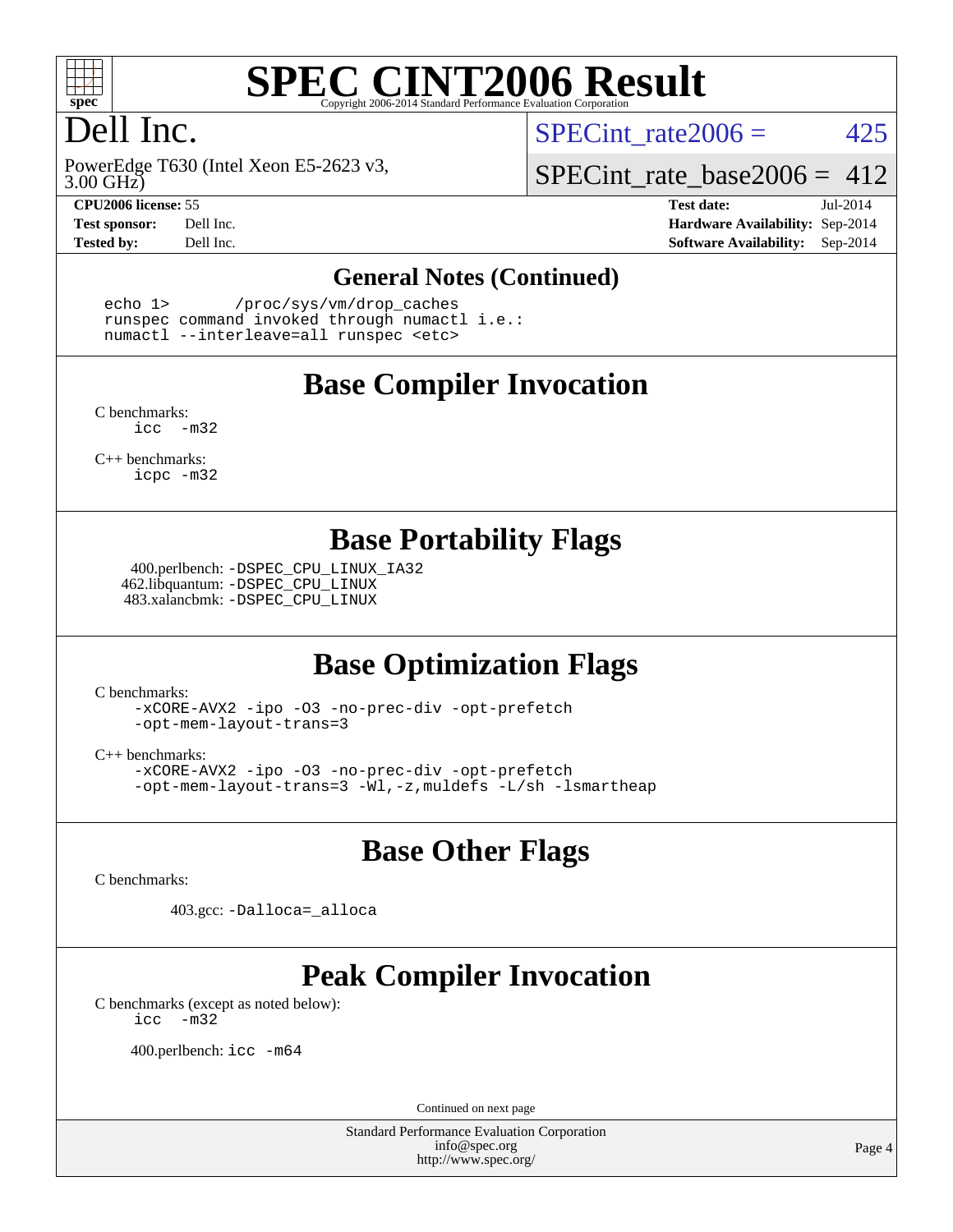

# **[SPEC CINT2006 Result](http://www.spec.org/auto/cpu2006/Docs/result-fields.html#SPECCINT2006Result)**

# Dell Inc.

3.00 GHz) PowerEdge T630 (Intel Xeon E5-2623 v3, SPECint rate $2006 = 425$ 

SPECint rate base2006 =  $412$ 

**[CPU2006 license:](http://www.spec.org/auto/cpu2006/Docs/result-fields.html#CPU2006license)** 55 **[Test date:](http://www.spec.org/auto/cpu2006/Docs/result-fields.html#Testdate)** Jul-2014 **[Test sponsor:](http://www.spec.org/auto/cpu2006/Docs/result-fields.html#Testsponsor)** Dell Inc. **[Hardware Availability:](http://www.spec.org/auto/cpu2006/Docs/result-fields.html#HardwareAvailability)** Sep-2014 **[Tested by:](http://www.spec.org/auto/cpu2006/Docs/result-fields.html#Testedby)** Dell Inc. **[Software Availability:](http://www.spec.org/auto/cpu2006/Docs/result-fields.html#SoftwareAvailability)** Sep-2014

# **[Peak Compiler Invocation \(Continued\)](http://www.spec.org/auto/cpu2006/Docs/result-fields.html#PeakCompilerInvocation)**

401.bzip2: [icc -m64](http://www.spec.org/cpu2006/results/res2014q3/cpu2006-20140909-31373.flags.html#user_peakCCLD401_bzip2_intel_icc_64bit_bda6cc9af1fdbb0edc3795bac97ada53)

456.hmmer: [icc -m64](http://www.spec.org/cpu2006/results/res2014q3/cpu2006-20140909-31373.flags.html#user_peakCCLD456_hmmer_intel_icc_64bit_bda6cc9af1fdbb0edc3795bac97ada53)

 $458 \text{.}$ sjeng: icc  $-\text{m64}$ 

[C++ benchmarks:](http://www.spec.org/auto/cpu2006/Docs/result-fields.html#CXXbenchmarks)

[icpc -m32](http://www.spec.org/cpu2006/results/res2014q3/cpu2006-20140909-31373.flags.html#user_CXXpeak_intel_icpc_4e5a5ef1a53fd332b3c49e69c3330699)

#### **[Peak Portability Flags](http://www.spec.org/auto/cpu2006/Docs/result-fields.html#PeakPortabilityFlags)**

 400.perlbench: [-DSPEC\\_CPU\\_LP64](http://www.spec.org/cpu2006/results/res2014q3/cpu2006-20140909-31373.flags.html#b400.perlbench_peakCPORTABILITY_DSPEC_CPU_LP64) [-DSPEC\\_CPU\\_LINUX\\_X64](http://www.spec.org/cpu2006/results/res2014q3/cpu2006-20140909-31373.flags.html#b400.perlbench_peakCPORTABILITY_DSPEC_CPU_LINUX_X64) 401.bzip2: [-DSPEC\\_CPU\\_LP64](http://www.spec.org/cpu2006/results/res2014q3/cpu2006-20140909-31373.flags.html#suite_peakCPORTABILITY401_bzip2_DSPEC_CPU_LP64) 456.hmmer: [-DSPEC\\_CPU\\_LP64](http://www.spec.org/cpu2006/results/res2014q3/cpu2006-20140909-31373.flags.html#suite_peakCPORTABILITY456_hmmer_DSPEC_CPU_LP64) 458.sjeng: [-DSPEC\\_CPU\\_LP64](http://www.spec.org/cpu2006/results/res2014q3/cpu2006-20140909-31373.flags.html#suite_peakCPORTABILITY458_sjeng_DSPEC_CPU_LP64) 462.libquantum: [-DSPEC\\_CPU\\_LINUX](http://www.spec.org/cpu2006/results/res2014q3/cpu2006-20140909-31373.flags.html#b462.libquantum_peakCPORTABILITY_DSPEC_CPU_LINUX) 483.xalancbmk: [-DSPEC\\_CPU\\_LINUX](http://www.spec.org/cpu2006/results/res2014q3/cpu2006-20140909-31373.flags.html#b483.xalancbmk_peakCXXPORTABILITY_DSPEC_CPU_LINUX)

## **[Peak Optimization Flags](http://www.spec.org/auto/cpu2006/Docs/result-fields.html#PeakOptimizationFlags)**

[C benchmarks](http://www.spec.org/auto/cpu2006/Docs/result-fields.html#Cbenchmarks):

 400.perlbench: [-xCORE-AVX2](http://www.spec.org/cpu2006/results/res2014q3/cpu2006-20140909-31373.flags.html#user_peakPASS2_CFLAGSPASS2_LDCFLAGS400_perlbench_f-xAVX2_5f5fc0cbe2c9f62c816d3e45806c70d7)(pass 2) [-prof-gen](http://www.spec.org/cpu2006/results/res2014q3/cpu2006-20140909-31373.flags.html#user_peakPASS1_CFLAGSPASS1_LDCFLAGS400_perlbench_prof_gen_e43856698f6ca7b7e442dfd80e94a8fc)(pass 1) [-ipo](http://www.spec.org/cpu2006/results/res2014q3/cpu2006-20140909-31373.flags.html#user_peakPASS2_CFLAGSPASS2_LDCFLAGS400_perlbench_f-ipo)(pass 2) [-O3](http://www.spec.org/cpu2006/results/res2014q3/cpu2006-20140909-31373.flags.html#user_peakPASS2_CFLAGSPASS2_LDCFLAGS400_perlbench_f-O3)(pass 2) [-no-prec-div](http://www.spec.org/cpu2006/results/res2014q3/cpu2006-20140909-31373.flags.html#user_peakPASS2_CFLAGSPASS2_LDCFLAGS400_perlbench_f-no-prec-div)(pass 2) [-prof-use](http://www.spec.org/cpu2006/results/res2014q3/cpu2006-20140909-31373.flags.html#user_peakPASS2_CFLAGSPASS2_LDCFLAGS400_perlbench_prof_use_bccf7792157ff70d64e32fe3e1250b55)(pass 2) [-auto-ilp32](http://www.spec.org/cpu2006/results/res2014q3/cpu2006-20140909-31373.flags.html#user_peakCOPTIMIZE400_perlbench_f-auto-ilp32) 401.bzip2: [-xCORE-AVX2](http://www.spec.org/cpu2006/results/res2014q3/cpu2006-20140909-31373.flags.html#user_peakPASS2_CFLAGSPASS2_LDCFLAGS401_bzip2_f-xAVX2_5f5fc0cbe2c9f62c816d3e45806c70d7)(pass 2) [-prof-gen](http://www.spec.org/cpu2006/results/res2014q3/cpu2006-20140909-31373.flags.html#user_peakPASS1_CFLAGSPASS1_LDCFLAGS401_bzip2_prof_gen_e43856698f6ca7b7e442dfd80e94a8fc)(pass 1) [-ipo](http://www.spec.org/cpu2006/results/res2014q3/cpu2006-20140909-31373.flags.html#user_peakPASS2_CFLAGSPASS2_LDCFLAGS401_bzip2_f-ipo)(pass 2) [-O3](http://www.spec.org/cpu2006/results/res2014q3/cpu2006-20140909-31373.flags.html#user_peakPASS2_CFLAGSPASS2_LDCFLAGS401_bzip2_f-O3)(pass 2) [-no-prec-div](http://www.spec.org/cpu2006/results/res2014q3/cpu2006-20140909-31373.flags.html#user_peakPASS2_CFLAGSPASS2_LDCFLAGS401_bzip2_f-no-prec-div)(pass 2) [-prof-use](http://www.spec.org/cpu2006/results/res2014q3/cpu2006-20140909-31373.flags.html#user_peakPASS2_CFLAGSPASS2_LDCFLAGS401_bzip2_prof_use_bccf7792157ff70d64e32fe3e1250b55)(pass 2) [-opt-prefetch](http://www.spec.org/cpu2006/results/res2014q3/cpu2006-20140909-31373.flags.html#user_peakCOPTIMIZE401_bzip2_f-opt-prefetch) [-auto-ilp32](http://www.spec.org/cpu2006/results/res2014q3/cpu2006-20140909-31373.flags.html#user_peakCOPTIMIZE401_bzip2_f-auto-ilp32) [-ansi-alias](http://www.spec.org/cpu2006/results/res2014q3/cpu2006-20140909-31373.flags.html#user_peakCOPTIMIZE401_bzip2_f-ansi-alias)  $403.\text{gcc: basepeak}$  = yes  $429$ .mcf: basepeak = yes 445.gobmk: [-xCORE-AVX2](http://www.spec.org/cpu2006/results/res2014q3/cpu2006-20140909-31373.flags.html#user_peakPASS2_CFLAGSPASS2_LDCFLAGS445_gobmk_f-xAVX2_5f5fc0cbe2c9f62c816d3e45806c70d7)(pass 2) [-prof-gen](http://www.spec.org/cpu2006/results/res2014q3/cpu2006-20140909-31373.flags.html#user_peakPASS1_CFLAGSPASS1_LDCFLAGS445_gobmk_prof_gen_e43856698f6ca7b7e442dfd80e94a8fc)(pass 1) [-prof-use](http://www.spec.org/cpu2006/results/res2014q3/cpu2006-20140909-31373.flags.html#user_peakPASS2_CFLAGSPASS2_LDCFLAGS445_gobmk_prof_use_bccf7792157ff70d64e32fe3e1250b55)(pass 2) [-ansi-alias](http://www.spec.org/cpu2006/results/res2014q3/cpu2006-20140909-31373.flags.html#user_peakCOPTIMIZE445_gobmk_f-ansi-alias) [-opt-mem-layout-trans=3](http://www.spec.org/cpu2006/results/res2014q3/cpu2006-20140909-31373.flags.html#user_peakCOPTIMIZE445_gobmk_f-opt-mem-layout-trans_a7b82ad4bd7abf52556d4961a2ae94d5) 456.hmmer: [-xCORE-AVX2](http://www.spec.org/cpu2006/results/res2014q3/cpu2006-20140909-31373.flags.html#user_peakCOPTIMIZE456_hmmer_f-xAVX2_5f5fc0cbe2c9f62c816d3e45806c70d7) [-ipo](http://www.spec.org/cpu2006/results/res2014q3/cpu2006-20140909-31373.flags.html#user_peakCOPTIMIZE456_hmmer_f-ipo) [-O3](http://www.spec.org/cpu2006/results/res2014q3/cpu2006-20140909-31373.flags.html#user_peakCOPTIMIZE456_hmmer_f-O3) [-no-prec-div](http://www.spec.org/cpu2006/results/res2014q3/cpu2006-20140909-31373.flags.html#user_peakCOPTIMIZE456_hmmer_f-no-prec-div) [-unroll2](http://www.spec.org/cpu2006/results/res2014q3/cpu2006-20140909-31373.flags.html#user_peakCOPTIMIZE456_hmmer_f-unroll_784dae83bebfb236979b41d2422d7ec2) [-auto-ilp32](http://www.spec.org/cpu2006/results/res2014q3/cpu2006-20140909-31373.flags.html#user_peakCOPTIMIZE456_hmmer_f-auto-ilp32) 458.sjeng: [-xCORE-AVX2](http://www.spec.org/cpu2006/results/res2014q3/cpu2006-20140909-31373.flags.html#user_peakPASS2_CFLAGSPASS2_LDCFLAGS458_sjeng_f-xAVX2_5f5fc0cbe2c9f62c816d3e45806c70d7)(pass 2) [-prof-gen](http://www.spec.org/cpu2006/results/res2014q3/cpu2006-20140909-31373.flags.html#user_peakPASS1_CFLAGSPASS1_LDCFLAGS458_sjeng_prof_gen_e43856698f6ca7b7e442dfd80e94a8fc)(pass 1) [-ipo](http://www.spec.org/cpu2006/results/res2014q3/cpu2006-20140909-31373.flags.html#user_peakPASS2_CFLAGSPASS2_LDCFLAGS458_sjeng_f-ipo)(pass 2) [-O3](http://www.spec.org/cpu2006/results/res2014q3/cpu2006-20140909-31373.flags.html#user_peakPASS2_CFLAGSPASS2_LDCFLAGS458_sjeng_f-O3)(pass 2) [-no-prec-div](http://www.spec.org/cpu2006/results/res2014q3/cpu2006-20140909-31373.flags.html#user_peakPASS2_CFLAGSPASS2_LDCFLAGS458_sjeng_f-no-prec-div)(pass 2) [-prof-use](http://www.spec.org/cpu2006/results/res2014q3/cpu2006-20140909-31373.flags.html#user_peakPASS2_CFLAGSPASS2_LDCFLAGS458_sjeng_prof_use_bccf7792157ff70d64e32fe3e1250b55)(pass 2) [-unroll4](http://www.spec.org/cpu2006/results/res2014q3/cpu2006-20140909-31373.flags.html#user_peakCOPTIMIZE458_sjeng_f-unroll_4e5e4ed65b7fd20bdcd365bec371b81f) [-auto-ilp32](http://www.spec.org/cpu2006/results/res2014q3/cpu2006-20140909-31373.flags.html#user_peakCOPTIMIZE458_sjeng_f-auto-ilp32) 462.libquantum: basepeak = yes

Continued on next page